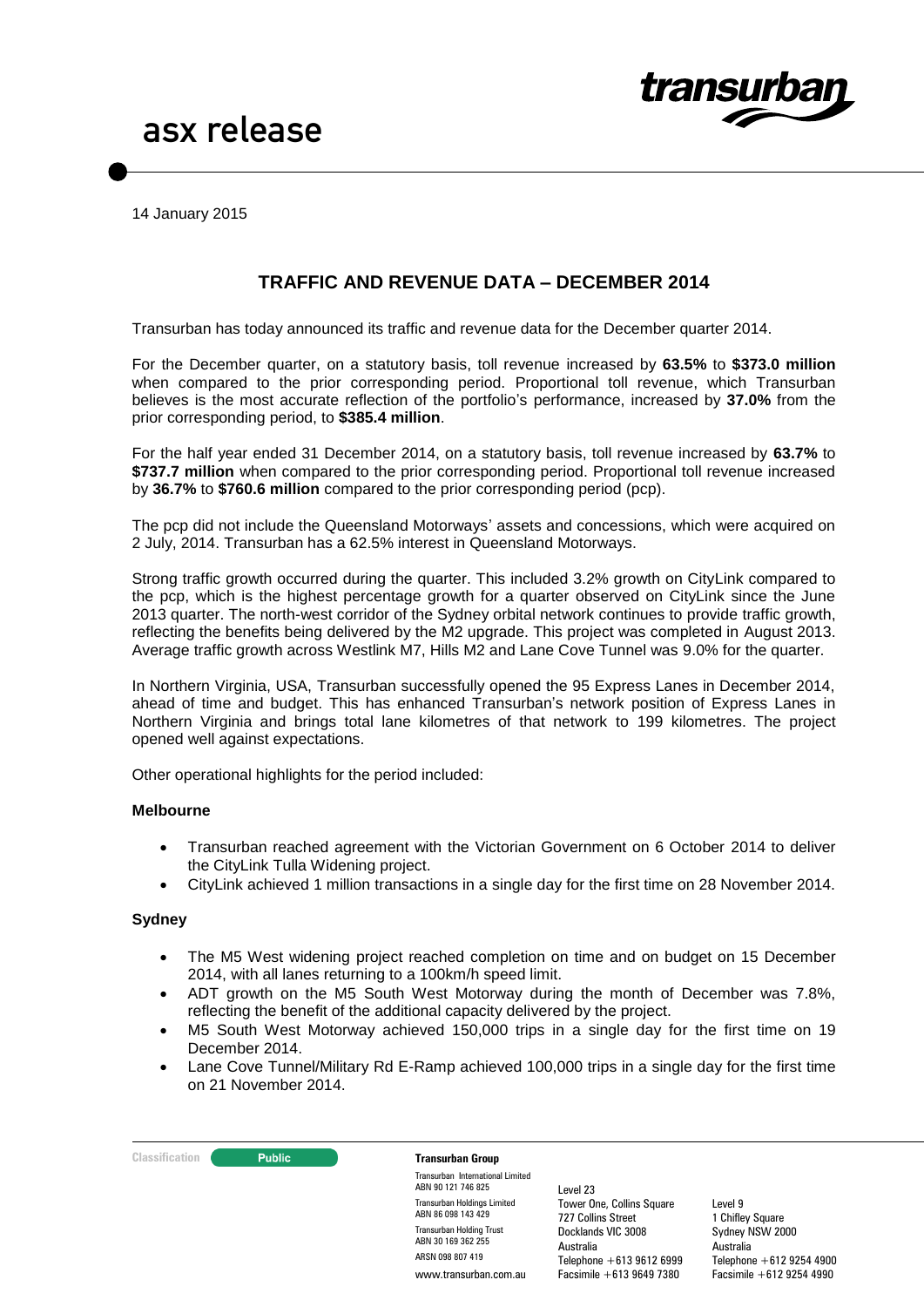

### **Brisbane**

- Traffic on the Gateway Motorway, which is the largest asset on the Brisbane network owned by Transurban and its partners, grew 3.6% for the quarter against the pcp. This brought traffic growth against pcp on that asset to 3.3% for the six months to 31 December 2014.
- Westbound pavement rectification works on Logan Motorway were completed in late October 2014.
- Brisbane hosted the G20 Summit in November 2014, with traffic impacts in line with expectation.
- Legacy Way construction is progressing well and the tunnel is expected to commence operations in mid-2015.

### **Northern Virginia**

- The 95 Express Lanes opened to traffic on 14 December 2014, with commencement of tolling on 29 December 2014.
- The 495 Express Lanes continued to experience strong traffic and revenue growth. Average workday toll revenue for the quarter grew 57.9% to US\$133,055.
- On 2 December 2014, 495 Express Lanes achieved record daily toll revenue of US\$200,767 on the back of 51,684 trips for the day.

Full traffic and revenue information for the December quarter and FY15 year to date is attached.

 $USL \subset$ 

**Amanda Street** Company Secretary

**Investor enquiries**

**Henry Byrne** General Manager, Communications, Media and Investor Relations +61 438 564 245

#### **Classification Public Transurban Group**

Transurban International Limited ABN 90 121 746 825 Transurban Holdings Limited ABN 86 098 143 429 Transurban Holding Trust ABN 30 169 362 255 ARSN 098 807 419 www.transurban.com.au

Level 23 Tower One, Collins Square 727 Collins Street Docklands VIC 3008 Australia Telephone +613 9612 6999 Facsimile +613 9649 7380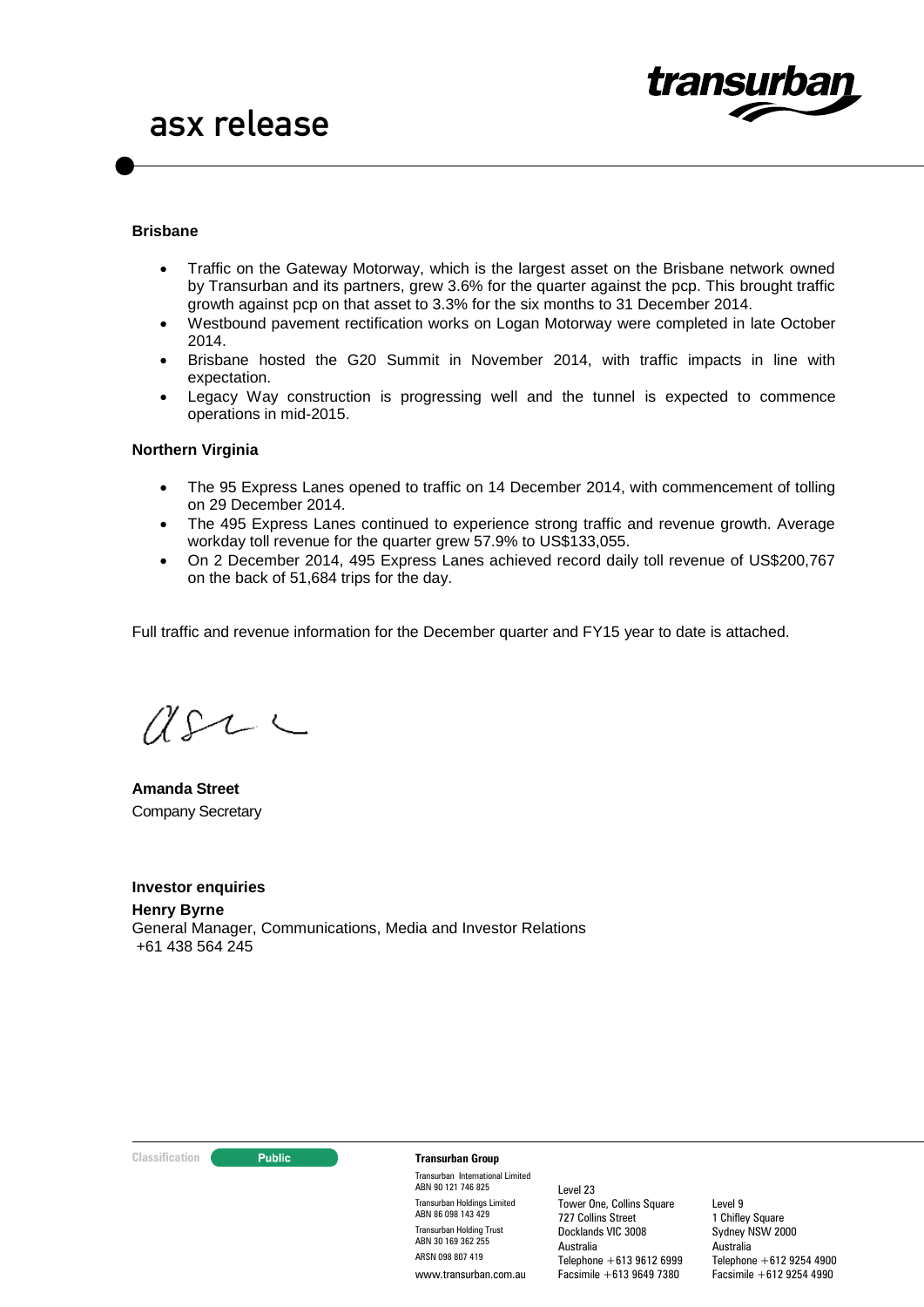

## **Appendix 1 – Traffic and revenue performance and commentary<sup>1</sup>**

| December quarter               | Transurban<br>ownership | <b>Total Toll revenue</b><br>% change | <b>ADT</b><br>% change |
|--------------------------------|-------------------------|---------------------------------------|------------------------|
| CityLink                       | 100.0%                  | 8.0%                                  | $3.2\%^{2}$            |
| Hills M2                       | 100.0%                  | 15.2%                                 | 12.2%                  |
| Lane Cove Tunnel / MRE         | 100.0%                  | 10.4%                                 | 7.0%                   |
| Cross City Tunnel <sup>3</sup> | 100.0%                  | N/A                                   | 0.7%                   |
| M1 Eastern Distributor         | 75.1%                   | 6.4%                                  | 1.9%                   |
| Westlink M7                    | 50.0%                   | 11.2%                                 | $7.7\%$                |
| M5 South West Motorway         | 50.0%                   | 6.6%                                  | 5.3%                   |
| Gateway Motorway <sup>4</sup>  | 62.5%                   | 7.0%                                  | 3.6%                   |
| Logan Motorway <sup>4</sup>    | 62.5%                   | 4.4%                                  | 1.3%                   |
| Go Between Bridge <sup>4</sup> | 62.5%                   | N/A                                   | 2.8%                   |
| Clem7 <sup>4</sup>             | 62.5%                   | N/A                                   | $(0.1\%)$              |
| 495 Express Lanes              | 94.0%                   | 51.1%                                 | 16.4%                  |

#### **Classification Transurban Group**

Transurban International Limited ABN 90 121 746 825 Transurban Holdings Limited ABN 86 098 143 429 Transurban Holding Trust ABN 30 169 362 255 ARSN 098 807 419 www.transurban.com.au

Level 23 Tower One, Collins Square 727 Collins Street Docklands VIC 3008 Australia Telephone +613 9612 6999 Facsimile +613 9649 7380

 $\frac{1}{1}$ All percentage changes are to the prior corresponding period. 2

CityLink traffic is calculated on Average Daily Transactions (ADT). All other assets are calculated on Average Daily Trips.

<sup>&</sup>lt;sup>3</sup> Transurban acquired 100% ownership of Cross City Tunnel on 26 June 2014. Toll revenue data and comparisons prior to Transurban ownership are not provided. 4

Transurban acquired 62.5% ownership of Queensland Motorways' assets on 2 July 2014. As Queensland Motorways did not own Go Between Bridge or Clem7 in the prior period, no toll revenue figures are provided.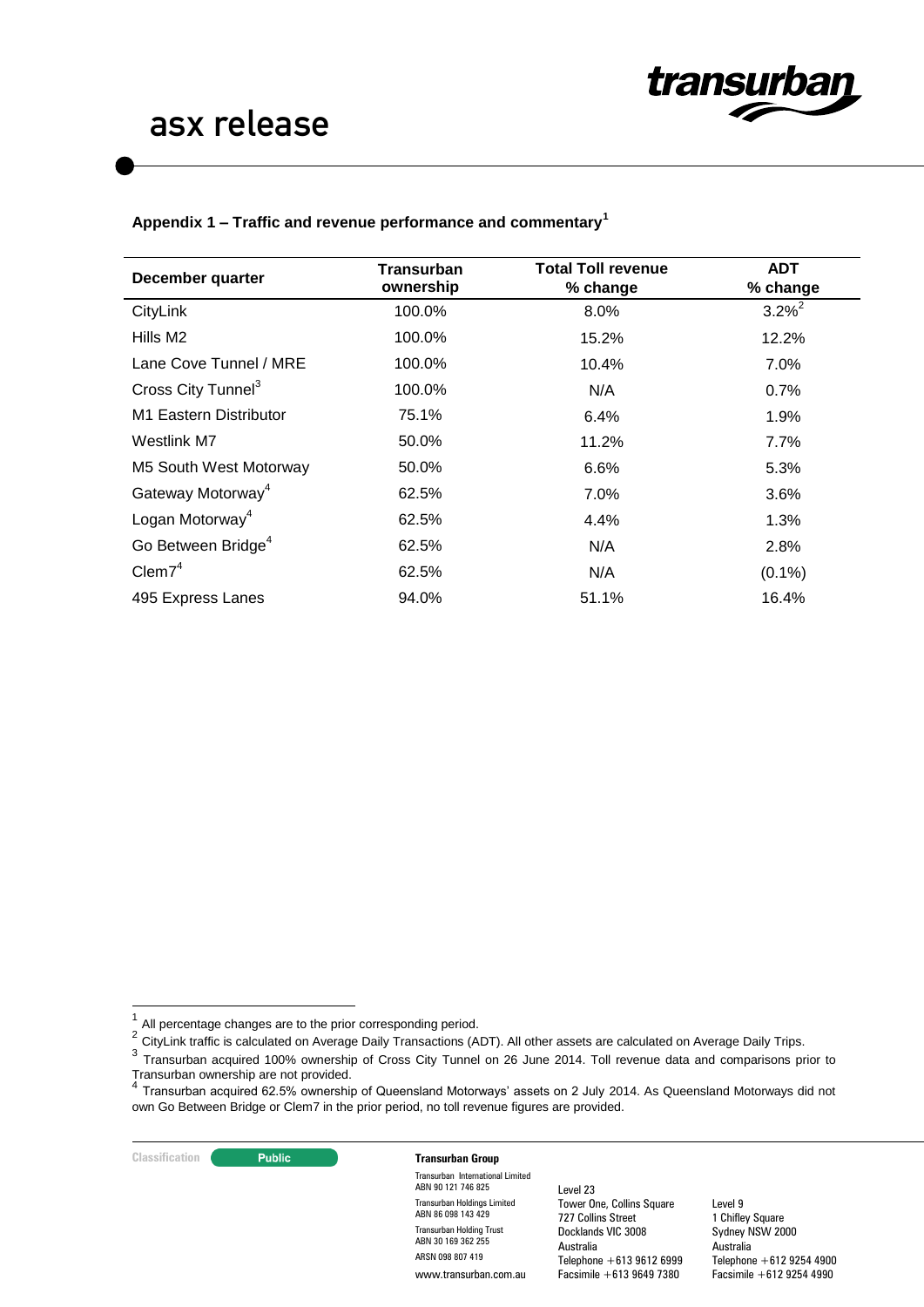

| Half year FY15                 | Transurban<br>ownership | <b>Total Toll revenue</b><br>% change | <b>ADT</b><br>% change |
|--------------------------------|-------------------------|---------------------------------------|------------------------|
| CityLink                       | 100.0%                  | 7.2%                                  | $2.4\%$ <sup>5</sup>   |
| Hills M2                       | 100.0%                  | 17.1%                                 | 12.5%                  |
| Lane Cove Tunnel / MRE         | 100.0%                  | 10.1%                                 | 6.6%                   |
| Cross City Tunnel <sup>6</sup> | 100.0%                  | N/A                                   | (0.4% )                |
| M1 Eastern Distributor         | 75.1%                   | 6.2%                                  | 1.4%                   |
| Westlink M7                    | 50.0%                   | 10.5%                                 | 6.8%                   |
| M5 South West Motorway         | 50.0%                   | 4.4%                                  | 3.1%                   |
| Gateway Motorway <sup>7</sup>  | 62.5%                   | 6.1%                                  | 3.3%                   |
| Logan Motorway <sup>7</sup>    | 62.5%                   | 1.9%                                  | (0.7%                  |
| Go Between Bridge <sup>7</sup> | 62.5%                   | N/A                                   | $1.0\%$                |
| $Clem7^7$                      | 62.5%                   | N/A                                   | $(1.0\%)$              |
| 495 Express Lanes              | 94.0%                   | 61.8%                                 | 15.4%                  |

## **Classification Transurban Group**

Transurban International Limited ABN 90 121 746 825 Transurban Holdings Limited ABN 86 098 143 429 Transurban Holding Trust ABN 30 169 362 255 ARSN 098 807 419 www.transurban.com.au

Level 23 Tower One, Collins Square 727 Collins Street Docklands VIC 3008 Australia Telephone +613 9612 6999 Facsimile +613 9649 7380

 5 CityLink traffic is calculated on Average Daily Transactions (ADT). All other assets are calculated on Average Daily Trips.

<sup>6</sup> Transurban acquired 100% ownership of Cross City Tunnel on 26 June 2014. Toll revenue data and comparisons prior to Transurban ownership are not provided. 7

Transurban acquired 62.5% ownership of Queensland Motorways' assets on 2 July 2014. As Queensland Motorways did not own Go Between Bridge or Clem7 in the prior period, no toll revenue figures are provided.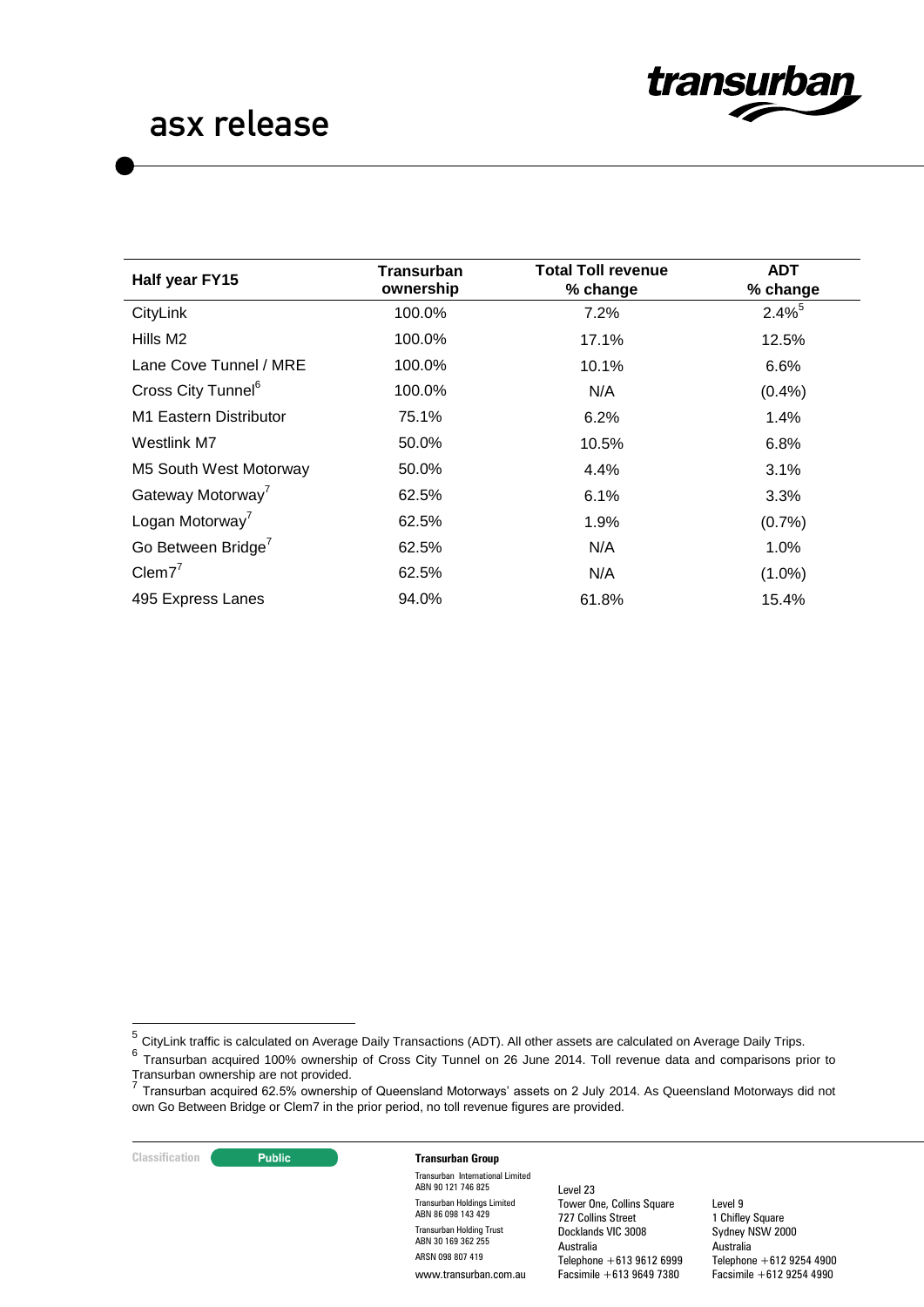

#### **Asset commentary**

#### **CITYLINK**

For the December 2014 quarter, CityLink toll revenue increased 8.0% to \$145.5 million. ADT increased 3.2% to 823,415 transactions.

From a sectional perspective, Southern Link grew 3.4% for the quarter, with Western Link up 3.0%.

For the half year ended 31 December, CityLink toll revenue increased 7.2% to \$288.8 million. ADT increased 2.4% to 818,193 transactions.

### **HILLS M2**

For the December 2014 quarter, Hills M2 toll revenue increased 15.2% to \$56.6 million. ADT increased 12.2% to 118,238 trips.

Of total ADT, car traffic increased 12.1% and trucks increased 13.6%.

For the half year ended 31 December, Hills M2 toll revenue increased 17.1% to \$110.3 million. ADT increased 12.5% to 115,534 trips.

### **LANE COVE TUNNEL/MRE**

For the December 2014 quarter, LCT/MRE toll revenue increased 10.4% to \$19.3 million. ADT increased 7.0% to 82,204 trips.

Of total ADT, car traffic increased 6.6% and trucks increased 16.8%.

LCT/MRE achieved 100,000 trips in a single day for the first time on 21 November 2014.

For the half year ended 31 December, LCT/MRE toll revenue increased 10.1% to \$37.8 million. ADT increased 6.6% to 80,859 trips.

# **CROSS CITY TUNNEL<sup>8</sup>**

For the December 2014 quarter, Cross City Tunnel ADT increased 0.7% to 37,683 trips.

Of total ADT, car traffic increased 0.8% and trucks decreased 6.8%.

For the half year ended 31 December, Cross City Tunnel ADT decreased 0.4% to 36,630 trips.

#### **M1 EASTERN DISTRIBUTOR**

For the December 2014 quarter, M1 Eastern Distributor toll revenue increased 6.4% to \$28.5 million. ADT increased 1.9% to 53,649 trips.

Of total ADT, car traffic increased 2.0% and trucks decreased 0.6%.

For the half year ended 31 December, M1 Eastern Distributor toll revenue increased 6.2% to \$56.2 million. ADT increased 1.4% to 53,157 trips.

 $\frac{1}{8}$ Transurban acquired 100% ownership of Cross City Tunnel on 26 June 2014. Toll revenue data and comparisons prior to Transurban ownership are not provided.



Transurban International Limited ABN 90 121 746 825 Transurban Holdings Limited ABN 86 098 143 429 Transurban Holding Trust ABN 30 169 362 255 ARSN 098 807 419 www.transurban.com.au

Level 23 Tower One, Collins Square 727 Collins Street Docklands VIC 3008 Australia Telephone  $+61396126999$  $Facsimile + 613 9649 7380$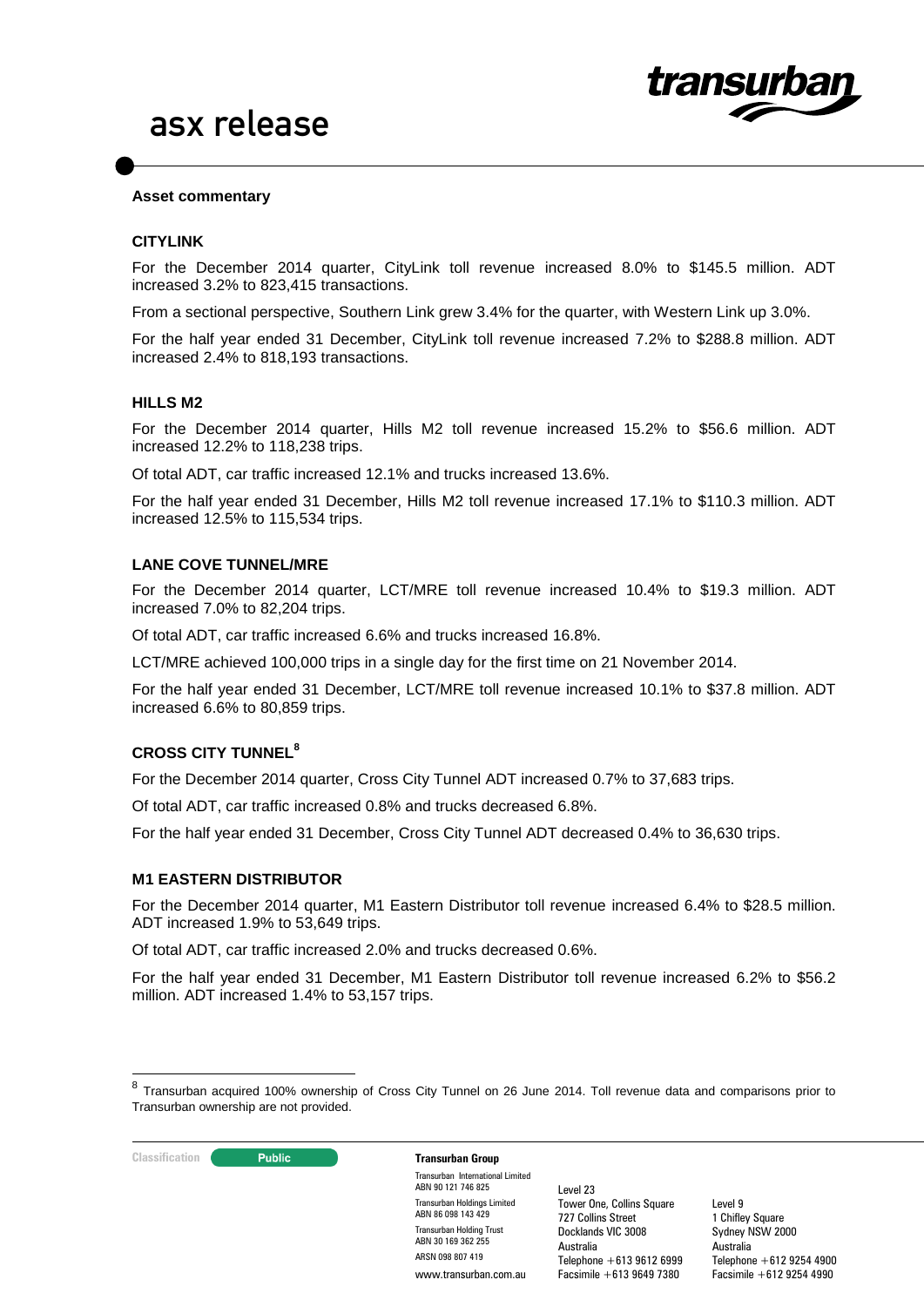

### **WESTLINK M7**

For the December 2014 quarter, Westlink M7 toll revenue increased 11.2% to \$64.4 million. ADT increased 7.7% to 166,036 trips.

Of total ADT, car traffic increased 7.8% and trucks increased 7.4%.

The toll price increased from 37.81 cents per kilometre to 37.98 cents per kilometre on 1 October 2014.

Average tolled trip length was 12.84 kilometres for the quarter compared to 12.81 for the prior corresponding period.

For the half year ended 31 December, Westlink M7 toll revenue increased 10.5% to \$126.8 million. ADT increased 6.8% to 163,461 trips.

### **M5 SOUTH WEST MOTORWAY**

For the December 2014 quarter, M5 South West Motorway toll revenue increased 6.6% to \$49.8 million. ADT increased 5.3% to 127,393 trips.

Of total ADT, car traffic increased 4.9% and trucks increased 9.3%.

M5 South West Motorway achieved 150,000 trips in a single day for the first time on 19 December 2014.

For the half year ended 31 December, M5 South West Motorway toll revenue increased 4.4% to \$97.8 million. ADT increased 3.1% to 125,190 trips.

# **GATEWAY MOTORWAY**<sup>9</sup>

For the December 2014 quarter, Gateway Motorway toll revenue increased 7.0% to \$47.4 million. ADT increased 3.6% to 112,982 trips.

Of total ADT, motorcycle traffic increased 2.2%, car traffic increased 3.1%, LCV traffic increased 8.4% and HCV traffic increased 2.0%.

For the half year ended 31 December, Gateway Motorway toll revenue increased 6.1% to \$95.0 million. ADT increased 3.3% to 112,687 trips.

#### **LOGAN MOTORWAY**<sup>9</sup>

For the December 2014 quarter, Logan Motorway toll revenue increased 4.4% to \$36.7 million. ADT increased 1.3% to 151,727 trips.

Of total ADT, motorcycle traffic increased 2.3%, car traffic increased 1.2%, LCV traffic increased 3.9% and HCV traffic decreased 0.3%.

For the half year ended 31 December, Logan Motorway toll revenue increased 1.9% to \$73.3 million. ADT decreased 0.7% to 150,441 trips.

Westbound pavement rectification works were completed in late October 2014, which led to traffic improvements through the remainder of the quarter. ADT for the month of December grew 3.1% against the pcp.

**Classification Transurban Group** 

Transurban International Limited ABN 90 121 746 825 Transurban Holdings Limited ABN 86 098 143 429 Transurban Holding Trust ABN 30 169 362 255 ARSN 098 807 419 www.transurban.com.au

Level 23 Tower One, Collins Square 727 Collins Street Docklands VIC 3008 Australia Telephone +613 9612 6999 Facsimile +613 9649 7380

 9 Transurban acquired 62.5% ownership of Queensland Motorways' assets on 2 July 2014. Traffic and toll revenue for the half year reflects the performance between 1 July and 31 December in both the current and prior periods. As Queensland Motorways did not own Go Between Bridge or Clem7 in the prior period, no toll revenue figures are provided.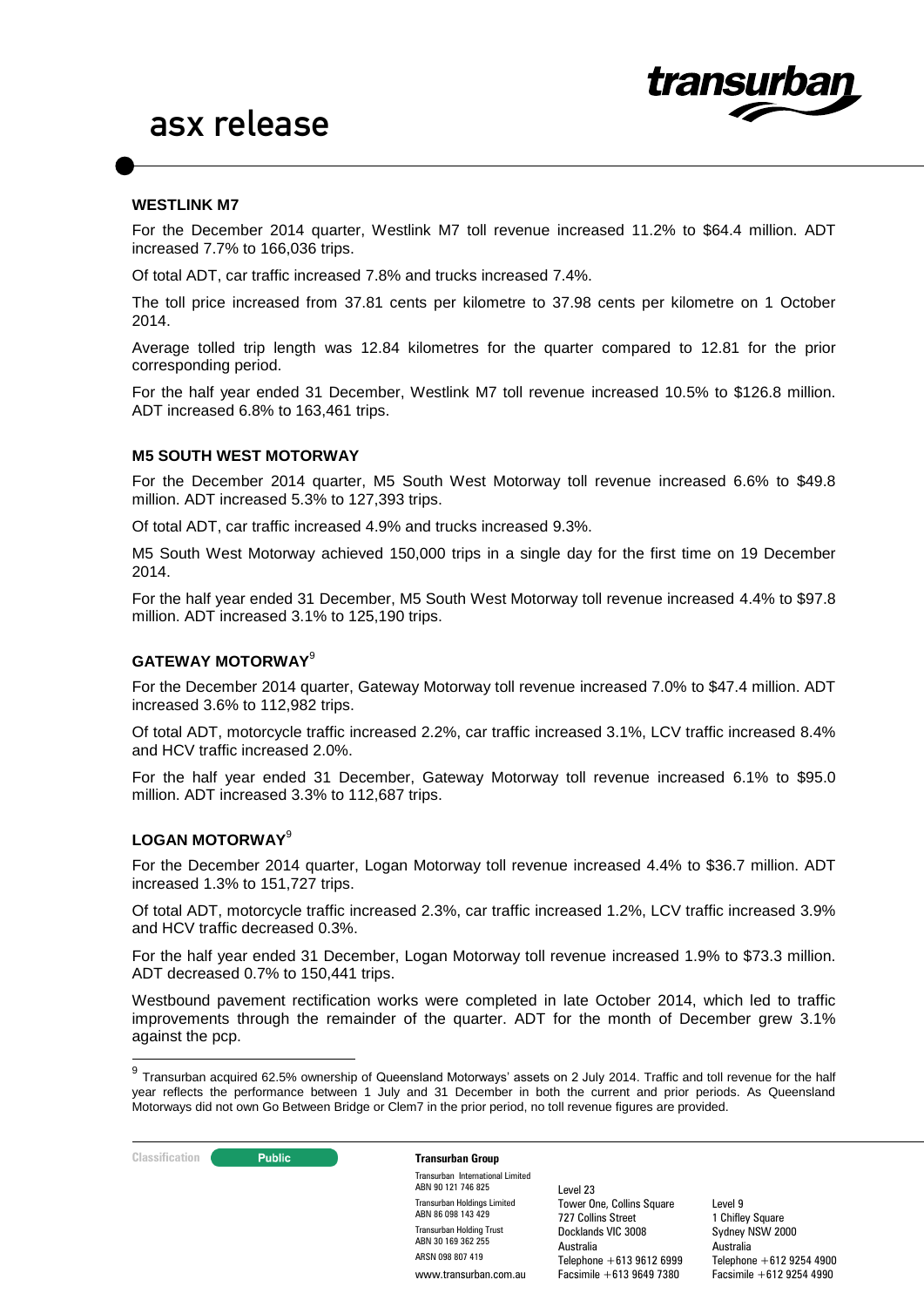

# **GO BETWEEN BRIDGE**<sup>9</sup>

For the December 2014 quarter, Go Between Bridge ADT increased 2.8% to 11,733 trips.

Of total ADT, motorcycle traffic decreased 2.3%, car traffic increased 2.5%, LCV traffic increased 4.6% and HCV traffic increased 7.6%.

For the half year ended 31 December, Go Between Bridge ADT increased 1.0% to 11,706 trips.

### **CLEM7**<sup>9</sup>

For the December 2014 quarter, Clem7 ADT decreased 0.1% to 26,325 trips.

Of total ADT, motorcycle traffic increased 1.8%, car traffic decreased 0.4%, LCV traffic increased 2.4% and HCV traffic decreased 1.3%.

For the half year ended 31 December, Clem7 ADT decreased 1.0% to 26,550 trips.

#### **495 EXPRESS LANES**

Average daily toll revenue for the quarter grew 51.1% to US\$97,153 from US\$64,277 in the prior corresponding period. ADT increased 16.4% for the same period.

Average workday toll revenue for the quarter was US\$133,055 and average workday trips were 45,120, an increase of 14.0% and 4.5% respectively compared to the September quarter. Average workday toll revenue for the month of December, excluding the Christmas and New Year vacation weeks, was US\$149,238 on the back of 48,234 average workday trips. The average dynamic toll price for the quarter was US\$3.06, with a maximum dynamic toll of US\$14.55

On 2 December 2014, the 495 Express Lanes achieved record daily toll revenue of US\$200,767 on the back of 51,684 trips for the day.

Average daily toll revenue for the half year ended 31 December grew 61.8% to US\$93,830 from US\$58,007 in the prior corresponding period. ADT increased 15.4% for the same period.

The average dynamic toll price for the half year ended 31 December was US\$2.98, with a maximum dynamic toll of US\$14.55.

### **95 EXPRESS LANES**

The early completion of the roadway improvements from the 95 Express Lanes allowed the project to be opened to motorists on 14 December 2014, after a two and a half year construction period. Tolling commenced early on 29 December 2014.

The motorway operations commenced well, with the effective implementation of the contraflow arrangements in the Express Lanes for the morning and evening peak. In addition, integrated tolling and operations with the 495 Express Lanes were successfully implemented. While opening traffic and revenue for the first three days of tolled operations were in line with expectations, they were not material to the Group result. Transurban will provide initial traffic and revenue data at its results presentation for the six months ended 31 December 2014, which are scheduled for release on 12 February 2015. At that time, six weeks of initial data will be available, which will provide a better indication of the initial performance of the project. The percentage of non-toll trips (including HOV 3+ and exempt vehicle trips) for this three day period was consistent with expectations.

**Classification Transurban Group** 

Transurban International Limited ABN 90 121 746 825 Transurban Holdings Limited ABN 86 098 143 429 Transurban Holding Trust ABN 30 169 362 255 ARSN 098 807 419 www.transurban.com.au

Level 23 Tower One, Collins Square 727 Collins Street Docklands VIC 3008 Australia Telephone +613 9612 6999 Facsimile +613 9649 7380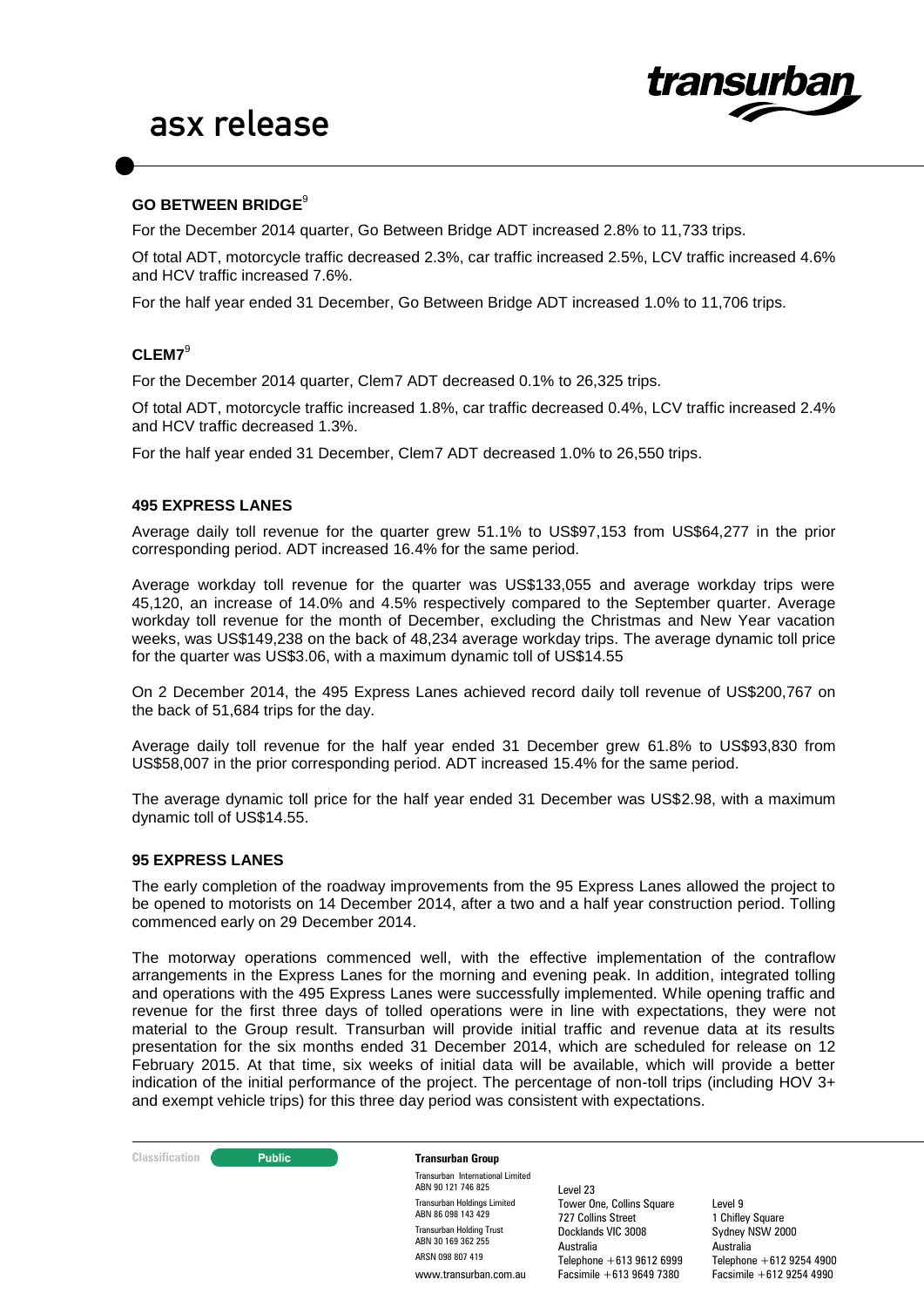

# **Appendix 2 – Traffic and revenue data – December quarter**

| Asset                              |                                                             | <b>Dec 14</b><br>quarter | <b>Dec 13</b><br>quarter | % change  |
|------------------------------------|-------------------------------------------------------------|--------------------------|--------------------------|-----------|
|                                    |                                                             |                          |                          |           |
|                                    | Total Toll Revenue (\$A'000) (net of GST)                   | \$145,537                | \$134,721                | 8.0%      |
| CityLink                           | <b>Average Daily Transactions</b>                           | 823,415                  | 797,741                  | 3.2%      |
|                                    | <b>Average Workday Transactions</b>                         | 895,656                  | 873,887                  | 2.5%      |
|                                    |                                                             |                          |                          |           |
|                                    | Total Toll Revenue (\$A'000) (net of GST)                   | \$56,563                 | \$49,111                 | 15.2%     |
| Hills M <sub>2</sub>               | <b>Average Daily Trips</b>                                  | 118,238                  | 105,344                  | 12.2%     |
|                                    | Average Workday Trips                                       | 130,074                  | 116,963                  | 11.2%     |
| Lane Cove                          | Total Toll Revenue (\$A'000) (net of GST)                   | \$19,265                 | \$17,452                 | 10.4%     |
| Tunnel /                           | <b>Average Daily Trips</b>                                  | 82,204                   | 76,837                   | 7.0%      |
| MRE                                | Average Workday Trips                                       | 91,021                   | 86,194                   | 5.6%      |
|                                    |                                                             |                          |                          |           |
|                                    | Total Toll Revenue (\$A'000) (net of GST)                   | \$14,189                 | N/A                      | N/A       |
| Cross City<br>Tunnel <sup>10</sup> | <b>Average Daily Trips</b>                                  | 37,683                   | 37,429                   | 0.7%      |
|                                    | Average Workday Trips                                       | 40,343                   | 40,401                   | $(0.1\%)$ |
|                                    |                                                             |                          |                          |           |
|                                    | Total Toll Revenue (\$A'000) (net of GST)                   | \$28,504                 | \$26,780                 | 6.4%      |
| M1 Eastern<br>Distributor          | <b>Average Daily Trips</b>                                  | 53,649                   | 52,640                   | 1.9%      |
|                                    | Average Workday Trips                                       | 57,847                   | 57,035                   | 1.4%      |
|                                    |                                                             |                          |                          |           |
|                                    | Total Toll Revenue (\$A'000) (net of GST)                   | \$64,395                 | \$57,925                 | 11.2%     |
|                                    | <b>Average Daily Trips</b>                                  | 166,036                  | 154,157                  | 7.7%      |
|                                    | Average Workday Trips                                       | 187,632                  | 175,139                  | 7.1%      |
| Westlink M7                        | Average daily tolled vehicle kilometres<br>travelled ('000) | 2,134                    | 1,978                    | 7.9%      |
|                                    | Average daily total vehicle kilometres<br>travelled ('000)  | 2,558                    | 2,370                    | 7.9%      |
|                                    |                                                             |                          |                          |           |
| M5 South                           | Total Toll Revenue (\$A'000) (net of GST)                   | \$49,804                 | \$46,699                 | 6.6%      |
| West                               | <b>Average Daily Trips</b>                                  | 127,393                  | 121,012                  | 5.3%      |
| Motorway                           | Average Workday Trips                                       | 134,127                  | 127,491                  | 5.2%      |
|                                    |                                                             |                          |                          |           |
| Gateway                            | Total Toll Revenue (\$A'000) (net of GST)                   | \$47,395                 | \$44,303                 | 7.0%      |
| Motorway <sup>11</sup>             | <b>Average Daily Trips</b>                                  | 112,982                  | 109,092                  | 3.6%      |
|                                    | Average Workday Trips                                       | 125,938                  | 121,052                  | 4.0%      |

<sup>&</sup>lt;sup>10</sup> Transurban acquired 100% ownership of Cross City Tunnel on 26 June 2014. Toll revenue data and comparisons prior to Transurban ownership are not provided.

1

## **Classification Constitution Transurban Group**

Transurban International Limited ABN 90 121 746 825 Transurban Holdings Limited ABN 86 098 143 429 Transurban Holding Trust ABN 30 169 362 255 ARSN 098 807 419 www.transurban.com.au

Level 23 Tower One, Collins Square 727 Collins Street Docklands VIC 3008 Australia Telephone +613 9612 6999 Facsimile +613 9649 7380

<sup>11</sup> Transurban acquired 62.5% ownership of Queensland Motorways' assets on 2 July 2014. As Queensland Motorways did not own Go Between Bridge or Clem7 in the prior period, no toll revenue figures are provided.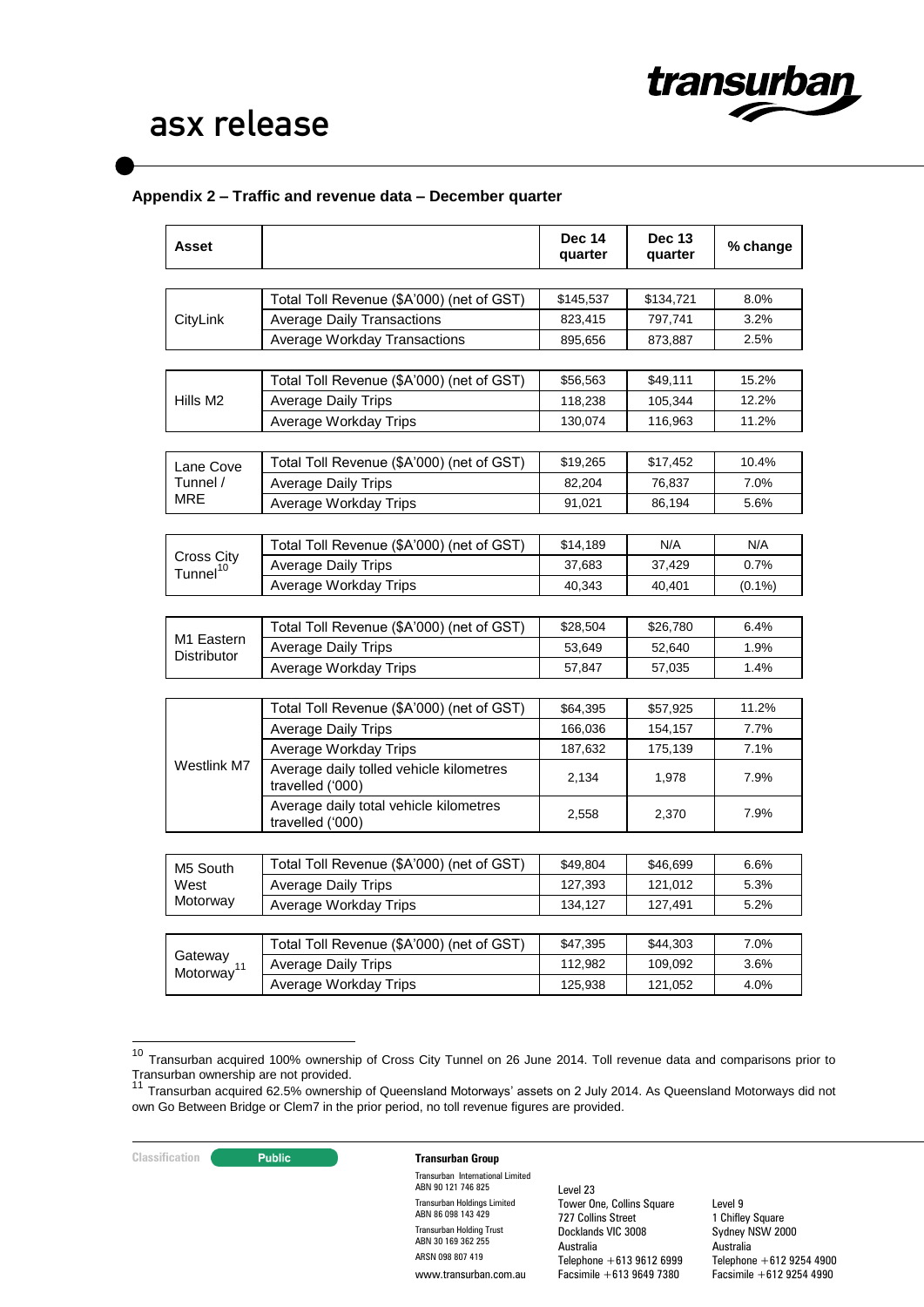

| Asset                              |                                           | <b>Dec 14</b><br>quarter | <b>Dec 13</b><br>quarter | % change  |
|------------------------------------|-------------------------------------------|--------------------------|--------------------------|-----------|
|                                    |                                           |                          |                          |           |
|                                    | Total Toll Revenue (\$A'000) (net of GST) | \$36,723                 | \$35,167                 | 4.4%      |
| Logan<br>Motorway <sup>11</sup>    | <b>Average Daily Trips</b>                | 151,727                  | 149,784                  | 1.3%      |
|                                    | Average Workday Trips                     | 172,942                  | 170.183                  | 1.6%      |
|                                    |                                           |                          |                          |           |
|                                    | Total Toll Revenue (\$A'000) (net of GST) | \$3,017                  | N/A                      | N/A       |
| Go Between<br>Bridge <sup>11</sup> | <b>Average Daily Trips</b>                | 11,733                   | 11,410                   | 2.8%      |
|                                    | Average Workday Trips                     | 13,346                   | 13,139                   | 1.6%      |
|                                    |                                           |                          |                          |           |
|                                    | Total Toll Revenue (\$A'000) (net of GST) | \$11,493                 | N/A                      | N/A       |
| Clem $7^{11}$                      | <b>Average Daily Trips</b>                | 26,325                   | 26,348                   | $(0.1\%)$ |
|                                    | Average Workday Trips                     | 30,730                   | 30,437                   | 1.0%      |
|                                    |                                           |                          |                          |           |
|                                    | Total Toll Revenue (\$USD'000)            | \$8,938                  | \$5,913                  | 51.1%     |
| 495 Express<br>Lanes               | <b>Average Daily Trips</b>                | 35,405                   | 30,417                   | 16.4%     |
|                                    | Average Workday Trips                     | 45,120                   | 37,969                   | 18.8%     |

<sup>11</sup> Transurban acquired 62.5% ownership of Queensland Motorways' assets on 2 July 2014. As Queensland Motorways did not own Go Between Bridge or Clem7 in the prior period, no toll revenue figures are provided.

**Classification Transurban Group**

 $\overline{a}$ 

Transurban International Limited ABN 90 121 746 825 Transurban Holdings Limited ABN 86 098 143 429 Transurban Holding Trust ABN 30 169 362 255 ARSN 098 807 419 www.transurban.com.au

Level 23 Tower One, Collins Square 727 Collins Street Docklands VIC 3008 Australia Telephone +613 9612 6999 Facsimile +613 9649 7380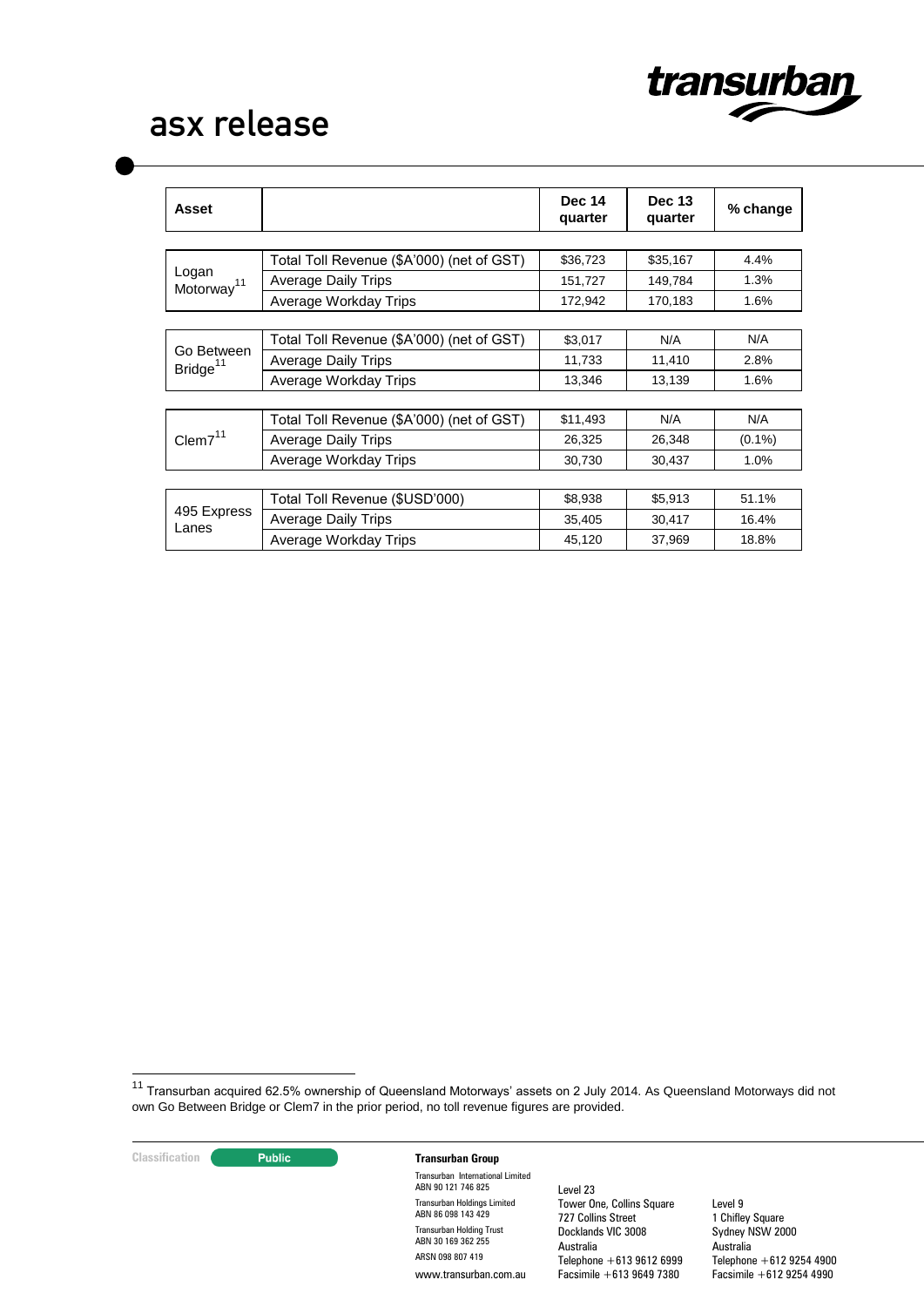

# **Appendix 3 – Traffic and revenue data – Half year ended 31 December**

| Asset                                     |                                                             | Sep 14<br>quarter | <b>Dec 14</b><br>quarter | H1<br><b>FY15</b> | H1<br><b>FY14</b> | % change  |
|-------------------------------------------|-------------------------------------------------------------|-------------------|--------------------------|-------------------|-------------------|-----------|
|                                           |                                                             |                   |                          |                   |                   |           |
|                                           | Total Toll Revenue (\$A'000) (net of GST)                   | \$143,213         | \$145,537                | \$288,750         | \$269,248         | 7.2%      |
| CityLink                                  | <b>Average Daily Transactions</b>                           | 812,971           | 823,415                  | 818,193           | 799,255           | 2.4%      |
|                                           | <b>Average Workday Transactions</b>                         | 877,071           | 895,656                  | 886,147           | 870,283           | 1.8%      |
|                                           |                                                             |                   |                          |                   |                   |           |
|                                           | Total Toll Revenue (\$A'000) (net of GST)                   | \$53,690          | \$56,563                 | \$110,253         | \$94,156          | 17.1%     |
| Hills M <sub>2</sub>                      | <b>Average Daily Trips</b>                                  | 112,206           | 118,238                  | 115,534           | 102,727           | 12.5%     |
|                                           | Average Workday Trips                                       | 123,202           | 130,074                  | 126,890           | 113,010           | 12.3%     |
|                                           |                                                             |                   |                          |                   |                   |           |
| Lane Cove                                 | Total Toll Revenue (\$A'000) (net of GST)                   | \$18,551          | \$19,265                 | \$37,816          | \$34,348          | 10.1%     |
| Tunnel /                                  | Average Daily Trips                                         | 79,514            | 82,204                   | 80,859            | 75,830            | 6.6%      |
| MRE                                       | Average Workday Trips                                       | 87,601            | 91,021                   | 89,272            | 84,248            | 6.0%      |
|                                           |                                                             |                   |                          |                   |                   |           |
|                                           | Total Toll Revenue (\$A'000) (net of GST)                   | \$13,314          | \$14,189                 | \$27,504          | N/A               | N/A       |
| <b>Cross City</b><br>Tunnel <sup>12</sup> | <b>Average Daily Trips</b>                                  | 35,577            | 37,683                   | 36,630            | 36,770            | (0.4% )   |
|                                           | Average Workday Trips                                       | 37,780            | 40,343                   | 38,717            | 39,306            | $(1.5\%)$ |
|                                           |                                                             |                   |                          |                   |                   |           |
| M1 Eastern<br><b>Distributor</b>          | Total Toll Revenue (\$A'000) (net of GST)                   | \$27,678          | \$28,504                 | \$56,182          | \$52,892          | 6.2%      |
|                                           | <b>Average Daily Trips</b>                                  | 52,666            | 53,649                   | 53,157            | 52,435            | 1.4%      |
|                                           | Average Workday Trips                                       | 56,213            | 57,847                   | 57,011            | 56,442            | 1.0%      |
|                                           |                                                             |                   |                          |                   |                   |           |
|                                           | Total Toll Revenue (\$A'000) (net of GST)                   | \$62,416          | \$64,395                 | \$126,810         | \$114,797         | 10.5%     |
|                                           | Average Daily Trips                                         | 160,886           | 166,036                  | 163,461           | 153,118           | 6.8%      |
|                                           | Average Workday Trips                                       | 179,676           | 187,632                  | 183,561           | 172,326           | 6.5%      |
| Westlink M7                               | Average daily tolled vehicle kilometres<br>travelled ('000) | 2,041             | 2,134                    | 2,098             | 1,961             | 7.0%      |
|                                           | Average daily total vehicle kilometres<br>travelled ('000)  | 2,471             | 2,558                    | 2,514             | 2,348             | 7.1%      |
|                                           |                                                             |                   |                          |                   |                   |           |
| M5 South                                  | Total Toll Revenue (\$A'000) (net of GST)                   | \$47,962          | \$49,804                 | \$97,766          | \$93,622          | 4.4%      |
| West                                      | <b>Average Daily Trips</b>                                  | 122,987           | 127,393                  | 125,190           | 121,472           | 3.1%      |
| Motorway                                  | Average Workday Trips                                       | 128,024           | 134,127                  | 131,004           | 127,327           | 2.9%      |
|                                           |                                                             |                   |                          |                   |                   |           |
|                                           | Total Toll Revenue (\$A'000) (net of GST)                   | \$47,624          | \$47,395                 | \$95,019          | \$89,598          | 6.1%      |
| Gateway<br>Motorway <sup>13</sup>         | <b>Average Daily Trips</b>                                  | 112,392           | 112,982                  | 112,687           | 109,065           | 3.3%      |
|                                           | Average Workday Trips                                       | 123,667           | 125,938                  | 124,776           | 120,191           | 3.8%      |

<sup>&</sup>lt;sup>12</sup> Transurban acquired 100% ownership of Cross City Tunnel on 26 June 2014. Toll revenue data and comparisons prior to

 $\overline{\phantom{a}}$ 

### **Classification Constitution Transurban Group**

Transurban International Limited ABN 90 121 746 825 Transurban Holdings Limited ABN 86 098 143 429 Transurban Holding Trust ABN 30 169 362 255 ARSN 098 807 419 www.transurban.com.au

Level 23 Tower One, Collins Square 727 Collins Street Docklands VIC 3008 Australia Telephone +613 9612 6999 Facsimile +613 9649 7380

Transurban ownership are not provided.<br><sup>13</sup> Transurban acquired 62.5% ownership of Queensland Motorways' assets on 2 July 2014. Traffic and toll revenue for the half year reflects the performance between 1 July and 31 December in both the current and prior periods. As Queensland Motorways did not own Go Between Bridge or Clem7 in the prior period, no toll revenue figures are provided.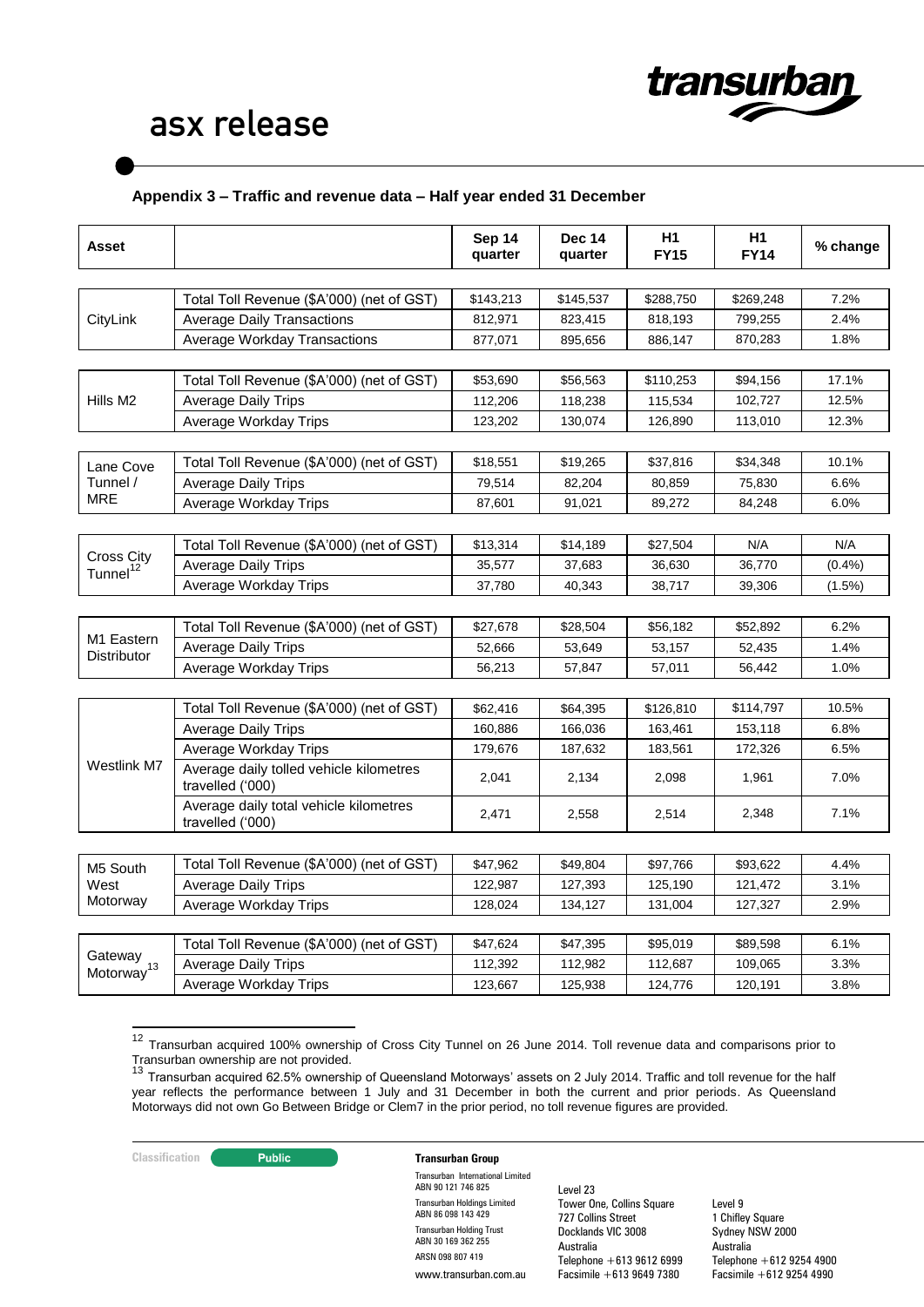

| <b>Asset</b>                       |                                           | Sep 14<br>quarter | <b>Dec 14</b><br>quarter | H1<br><b>FY15</b> | H1<br><b>FY14</b> | % change  |
|------------------------------------|-------------------------------------------|-------------------|--------------------------|-------------------|-------------------|-----------|
|                                    |                                           |                   |                          |                   |                   |           |
|                                    | Total Toll Revenue (\$A'000) (net of GST) | \$36,537          | \$36,723                 | \$73,260          | \$71,876          | 1.9%      |
| Logan<br>Motorway <sup>13</sup>    | <b>Average Daily Trips</b>                | 149,155           | 151,727                  | 150,441           | 151,480           | (0.7%     |
|                                    | Average Workday Trips                     | 167,503           | 172,942                  | 170,159           | 170,750           | $(0.3\%)$ |
|                                    |                                           |                   |                          |                   |                   |           |
|                                    | Total Toll Revenue (\$A'000) (net of GST) | \$3,109           | \$3,017                  | \$6,127           | N/A               | N/A       |
| Go Between<br>Bridge <sup>13</sup> | Average Daily Trips                       | 11,679            | 11,733                   | 11,706            | 11,587            | 1.0%      |
|                                    | Average Workday Trips                     | 13,175            | 13,346                   | 13,259            | 13,157            | 0.8%      |
|                                    |                                           |                   |                          |                   |                   |           |
|                                    | Total Toll Revenue (\$A'000) (net of GST) | \$12,102          | \$11,493                 | \$23,595          | N/A               | N/A       |
| Clem $7^{13}$                      | <b>Average Daily Trips</b>                | 26,774            | 26,325                   | 26,550            | 26,815            | $(1.0\%)$ |
|                                    | Average Workday Trips                     | 30,199            | 30,730                   | 30,458            | 30,480            | $(0.1\%)$ |
|                                    |                                           |                   |                          |                   |                   |           |
|                                    | Total Toll Revenue (\$USD'000)            | \$8,327           | \$8,938                  | \$17,265          | \$10,673          | 61.8%     |
| 495 Express<br>Lanes               | <b>Average Daily Trips</b>                | 34,888            | 35,405                   | 35,147            | 30,468            | 15.4%     |
|                                    | Average Workday Trips                     | 43,170            | 45,120                   | 44,114            | 37,768            | 16.8%     |

<u>.</u>

#### **Classification Constitution Transurban Group**

Transurban International Limited ABN 90 121 746 825 Transurban Holdings Limited ABN 86 098 143 429 Transurban Holding Trust ABN 30 169 362 255 ARSN 098 807 419 www.transurban.com.au

Level 23 Tower One, Collins Square 727 Collins Street Docklands VIC 3008 Australia Telephone +613 9612 6999 Facsimile +613 9649 7380

<sup>&</sup>lt;sup>13</sup> Transurban acquired 62.5% ownership of Queensland Motorways' assets on 2 July 2014. Traffic and toll revenue for the half year reflects the performance between 1 July and 31 December in both the current and prior periods. As Queensland Motorways did not own Go Between Bridge or Clem7 in the prior period, no toll revenue figures are provided.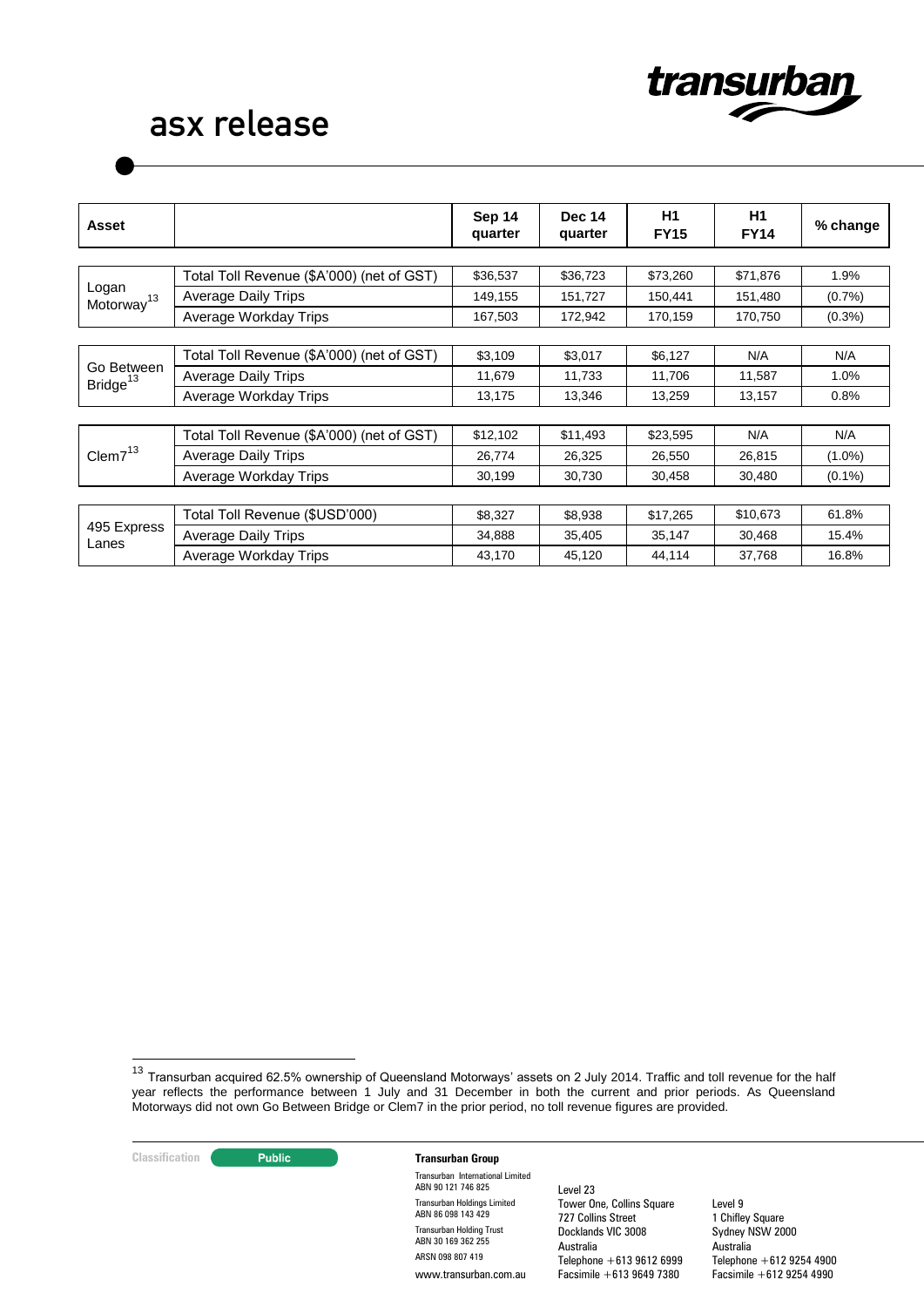

#### **Appendix 4 – Reconciliation of proportional toll revenue to statutory toll revenue**

#### **Basis of preparation**

This document includes toll revenue reported on a statutory as well as non-statutory basis (proportional toll revenue).

Proportional toll revenue is the aggregation of the results from each asset multiplied by Transurban's percentage ownership. The proportional result is one of the primary measures that the Board uses to assess the operating performance of Transurban, with an aim to maintain a focus on operating results and associated cash generation. It reflects the contribution from individual assets to Transurban's operating performance and permits a meaningful analysis of the underlying performance of Transurban's assets.

The table below reconciles proportional toll revenue to statutory toll revenue for the December quarter and half year.

|                                                                                                             | Dec 14 quarter<br>(\$'000) | Dec 13 quarter<br>(S'000) | %<br>change |
|-------------------------------------------------------------------------------------------------------------|----------------------------|---------------------------|-------------|
|                                                                                                             |                            |                           |             |
| Proportional Toll Revenue                                                                                   | \$385,384                  | \$281,257                 | 37.0%       |
| Add: Proportional Toll Revenue attributable to<br>M1 Eastern Distributor non-controlling interests          | \$7,098                    | \$6.668                   |             |
| Add: Proportional Toll Revenue attributable to<br>495 Express Lanes non-controlling interests <sup>14</sup> | \$618                      | \$0                       |             |
| Add: Proportional Toll Revenue attributable to<br>Gateway Motorway non-controlling interests                | \$17,773                   | \$0                       |             |
| Add: Proportional Toll Revenue attributable to<br>Logan Motorway non-controlling interests                  | \$13,771                   | \$0                       |             |
| Add: Proportional Toll Revenue attributable to<br>Go Between Bridge non-controlling interests               | \$1,132                    | \$0                       |             |
| Add: Proportional Toll Revenue attributable to<br>Clem7 non-controlling interests                           | \$4,310                    | \$0                       |             |
| Less: Proportional Toll Revenue of M5 SWM                                                                   | (\$24,902)                 | (\$23,349)                |             |
| Less: Proportional Toll Revenue of WM7                                                                      | (\$32,197)                 | (\$28,962)                |             |
| Less: Proportional Toll Revenue of Pocahontas<br>895                                                        | \$0                        | (\$3,253)                 |             |
| Less: Proportional Toll Revenue of 495<br>Express Lanes <sup>14</sup>                                       | \$0                        | (\$4,296)                 |             |
| <b>Statutory Toll Revenue</b>                                                                               | \$372,986                  | \$228,065                 | 63.5%       |

<sup>14</sup> Transurban's proportional ownership of 495 Express Lanes changed from 67.5% to 94.0% in June 2014.

1

#### **Classification Transurban Group**

Transurban International Limited ABN 90 121 746 825 Transurban Holdings Limited ABN 86 098 143 429 Transurban Holding Trust ABN 30 169 362 255 ARSN 098 807 419 www.transurban.com.au

Level 23 Tower One, Collins Square 727 Collins Street Docklands VIC 3008 Australia Telephone +613 9612 6999 Facsimile +613 9649 7380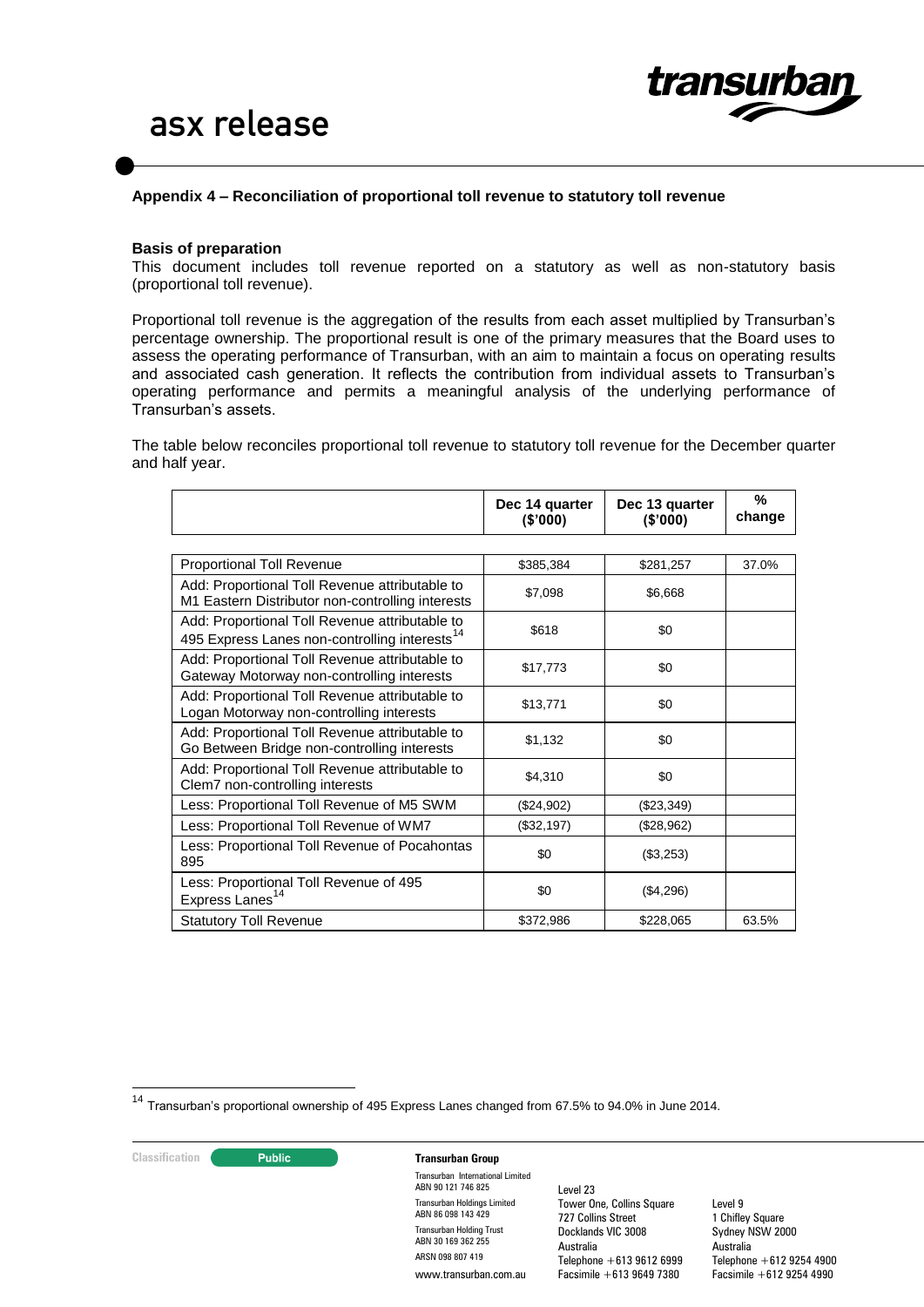

|                                                                                                             | H1 FY15 (\$'000) | H1 FY14 (\$'000) | %<br>change |
|-------------------------------------------------------------------------------------------------------------|------------------|------------------|-------------|
|                                                                                                             |                  |                  |             |
| <b>Proportional Toll Revenue</b>                                                                            | \$760,593        | \$556,207        | 36.7%       |
| Add: Proportional Toll Revenue attributable to<br>M1 Eastern Distributor non-controlling interests          | \$13,989         | \$13,170         |             |
| Add: Proportional Toll Revenue attributable to<br>495 Express Lanes non-controlling interests <sup>15</sup> | \$1,151          | \$0              |             |
| Add: Proportional Toll Revenue attributable to<br>Gateway Motorway non-controlling interests                | \$35,632         | \$0              |             |
| Add: Proportional Toll Revenue attributable to<br>Logan Motorway non-controlling interests                  | \$27,473         | \$0              |             |
| Add: Proportional Toll Revenue attributable to<br>Go Between Bridge non-controlling interests               | \$2,297          | \$0              |             |
| Add: Proportional Toll Revenue attributable to<br>Clem7 non-controlling interests                           | \$8,848          | \$0              |             |
| Less: Proportional Toll Revenue of M5 SWM                                                                   | (\$48,883)       | (\$46, 811)      |             |
| Less: Proportional Toll Revenue of WM7                                                                      | (\$63,405)       | (\$57,399)       |             |
| Less: Proportional Toll Revenue of Pocahontas<br>895                                                        | \$0              | (\$6,688)        |             |
| Less: Proportional Toll Revenue of 495<br>Express Lanes <sup>15</sup>                                       | \$0              | (\$7,835)        |             |
| <b>Statutory Toll Revenue</b>                                                                               | \$737,696        | \$450,645        | 63.7%       |

<sup>15</sup> Transurban's proportional ownership of 495 Express Lanes changed from 67.5% to 94.0% in June 2014.

1

## **Classification Transurban Group**

Transurban International Limited ABN 90 121 746 825 Transurban Holdings Limited ABN 86 098 143 429 Transurban Holding Trust ABN 30 169 362 255 ARSN 098 807 419 www.transurban.com.au

Level 23 Tower One, Collins Square 727 Collins Street Docklands VIC 3008 Australia Telephone +613 9612 6999 Facsimile +613 9649 7380